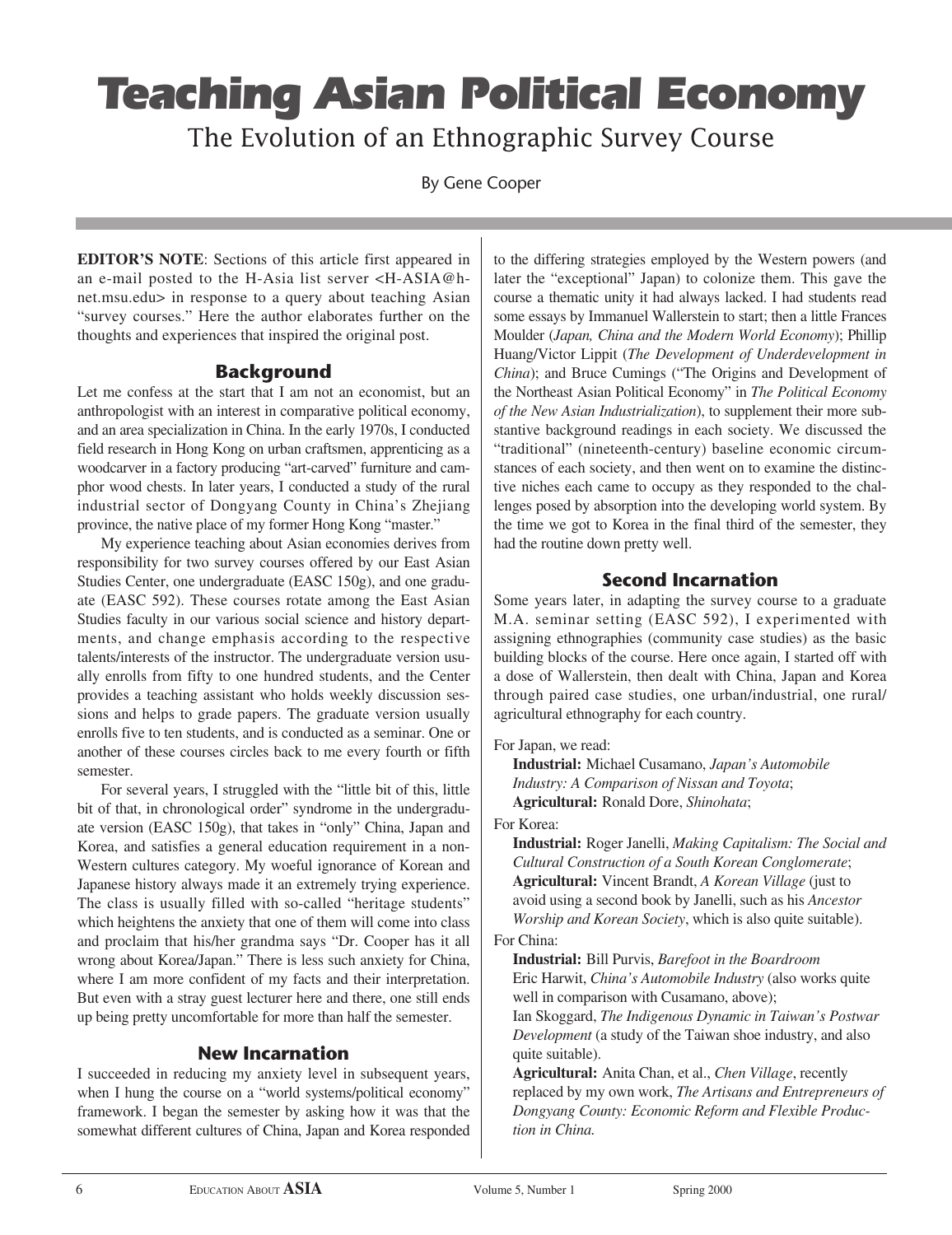After having immersed themselves in the detail of the various community studies, and having drawn out the cultural inflections in the local economic systems, I had students read David Harvey's *The Condition of Post-modernity*, which presents a kind of elaboration of world systems theory in a "post-Fordist flexible production" context. Harvey's book is also noteworthy for its remarkable critique of postmodern theory that more clearly enunciates the contributions of the postmodern paradigm than many of its own practitioners.

I am also looking forward to using André Gundar Frank's new book, *ReOrient*, in a future incarnation of this course. This revisionist critique of world systems theory and its Eurocentrism, from the pen of one of its earlier proponents, argues that the so-called European "core" nations of the world capitalist system "bought a cheap ticket" on the Asian gravy train with New World silver, beginning in the sixteenth century. European trading nations remained peripheral in and to the true Asian "core" of the world economy for three hundred years and did not surpass Asia in any major economic parameter until the nineteenth century. The book is rich with similar results of recent research in world history.

#### **Third Incarnation**

In a subsequent semester, I readapted the ethnographic approach of the graduate seminar into the undergraduate version of the course (EASC 150g) as well, eliminating much of the former's heavy theoretical emphasis, but sticking with the ethnographic case studies. Students learned about flexible production, but only in the context of the substantive discussions of the industrial ethnographies. They didn't read Harvey, and I didn't encourage them to question whether any meta-narrative, let alone the one being used by their professor, could ever be considered valid. But they were encouraged to think of political economy in its broadest sense, which is to say, taking in any number of kinship practices, religious beliefs, and folk habits and customs that affect the local economic structure and performance.

In addition, I prepare questions for discussion of each ethnography, keeping a week or so ahead of the class, rereading my underlining in each ethnography for inspiration. The questions mainly regard the social and economic conditions of each community, and the significance of the institutions described for understanding microeconomic patterns of behavior in each distinctive locale. Given the overall world systems perspective of the course, I also try to link the ethnographic descriptions to broader political and economic forces and events in Asia and worldwide during the past century. By the end of the semester, students had read six ethnographic case studies about three soci-



**The graduate students who attended (from Political Science, History and Anthropology) were rather surprised in the end by how much they had learned from the experience of immersion in the everyday world of China's towns and villages, and how well the course established for each a firm foundation on which to continue specialized study in Chinese society and civilization.**